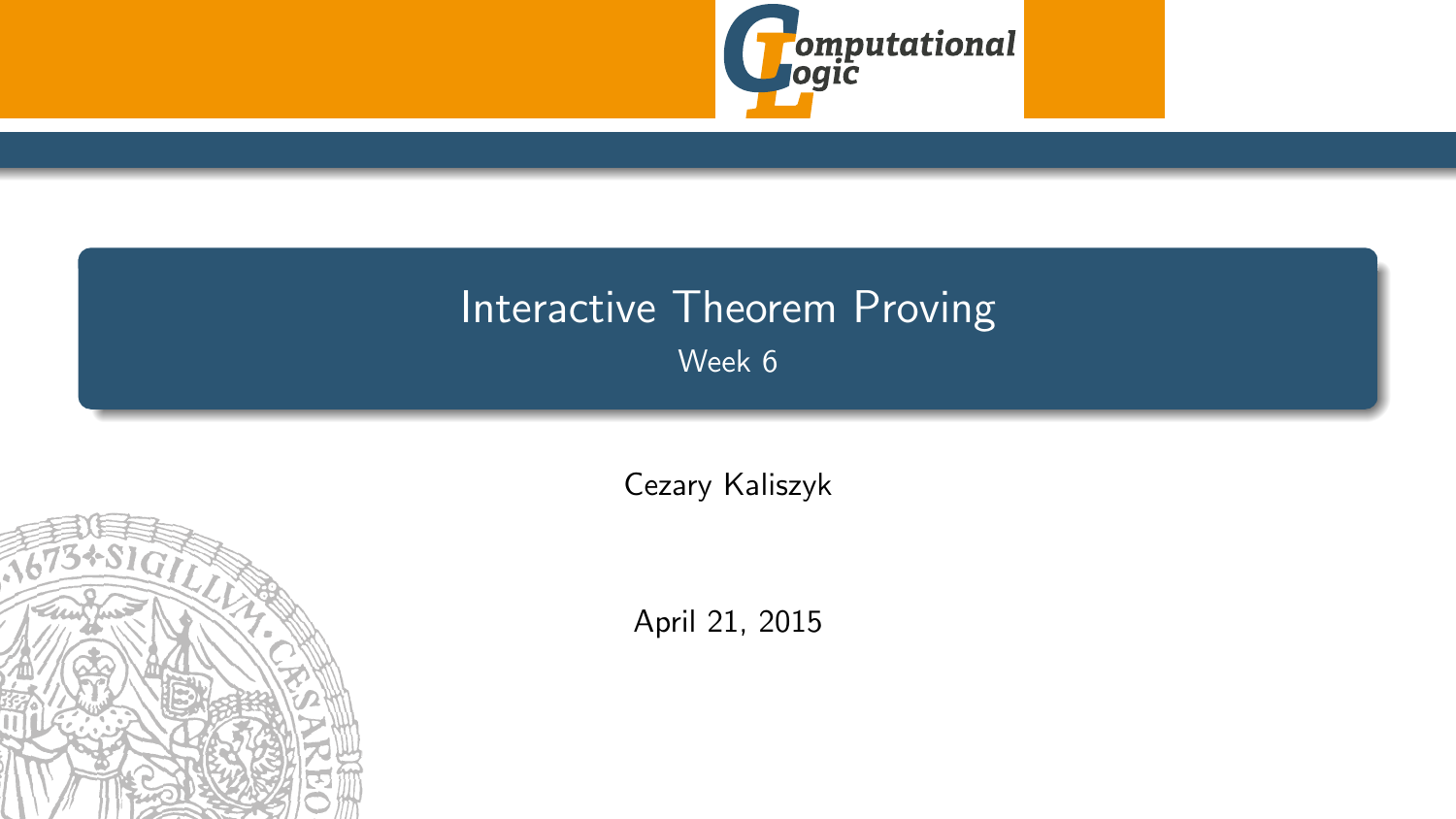

## So far

Proof Assistants, HOL Light,  $\lambda_{\rightarrow}$ , Gentzen-style, Tactics

- Properties of  $\lambda_{\rightarrow}$
- BHK interpretation and  $\lambda$ -cube again
- Dependent types
- $\bullet$   $\lambda_P$

#### **Today**

- HOL Light more advanced tactics
- Natural numbers, Quotients, the library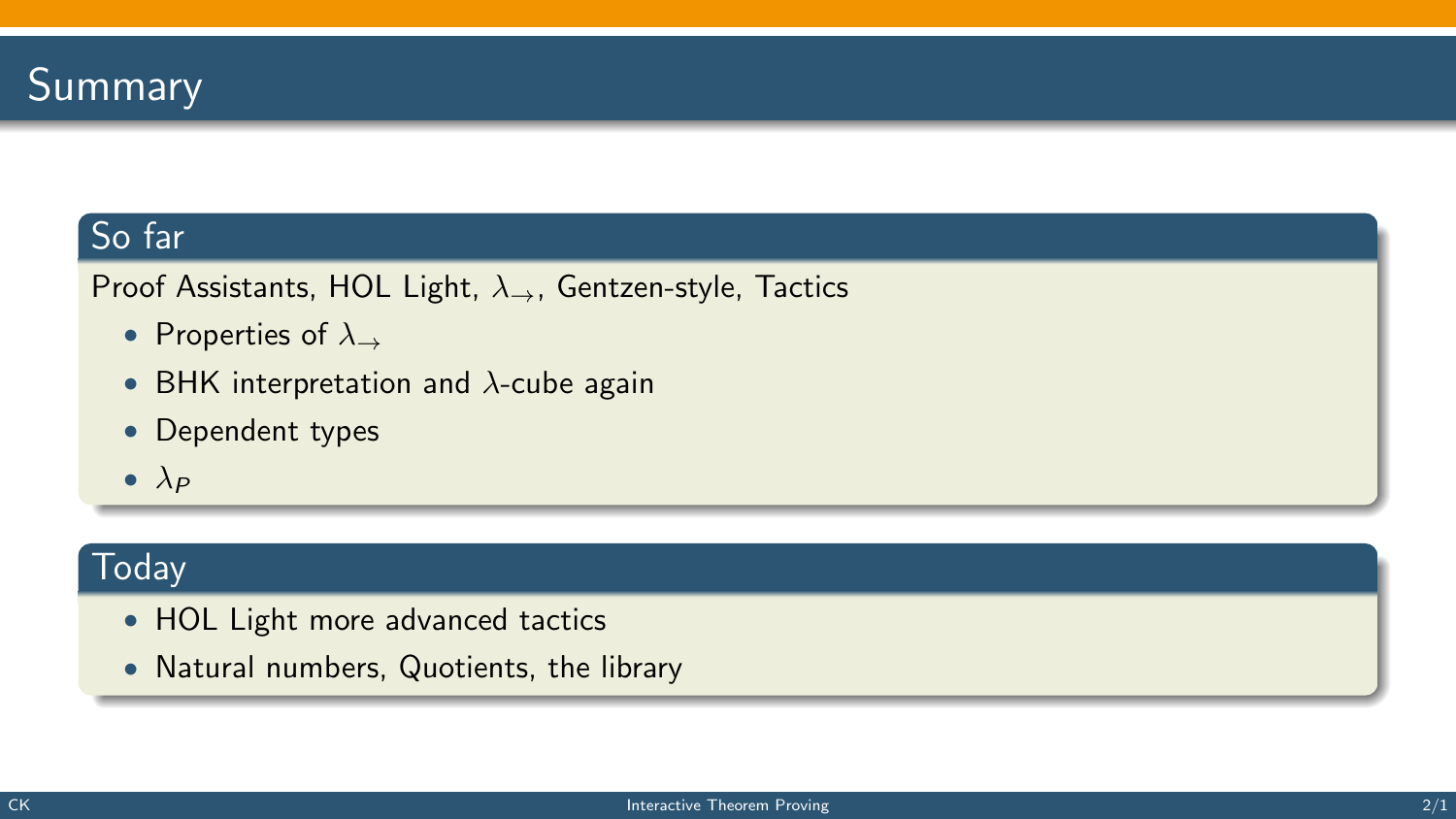

## Definition of Natural Numbers

From the axiom of infinity

#### Rewriting

- REWRITE TAC [ARITH]
- What rules are being used?
- Is it complete?

## Other domains

- Real, Complex, Integer,  $\mathbb{R}^n$  (vectors)
- Bootstrapped decision procedures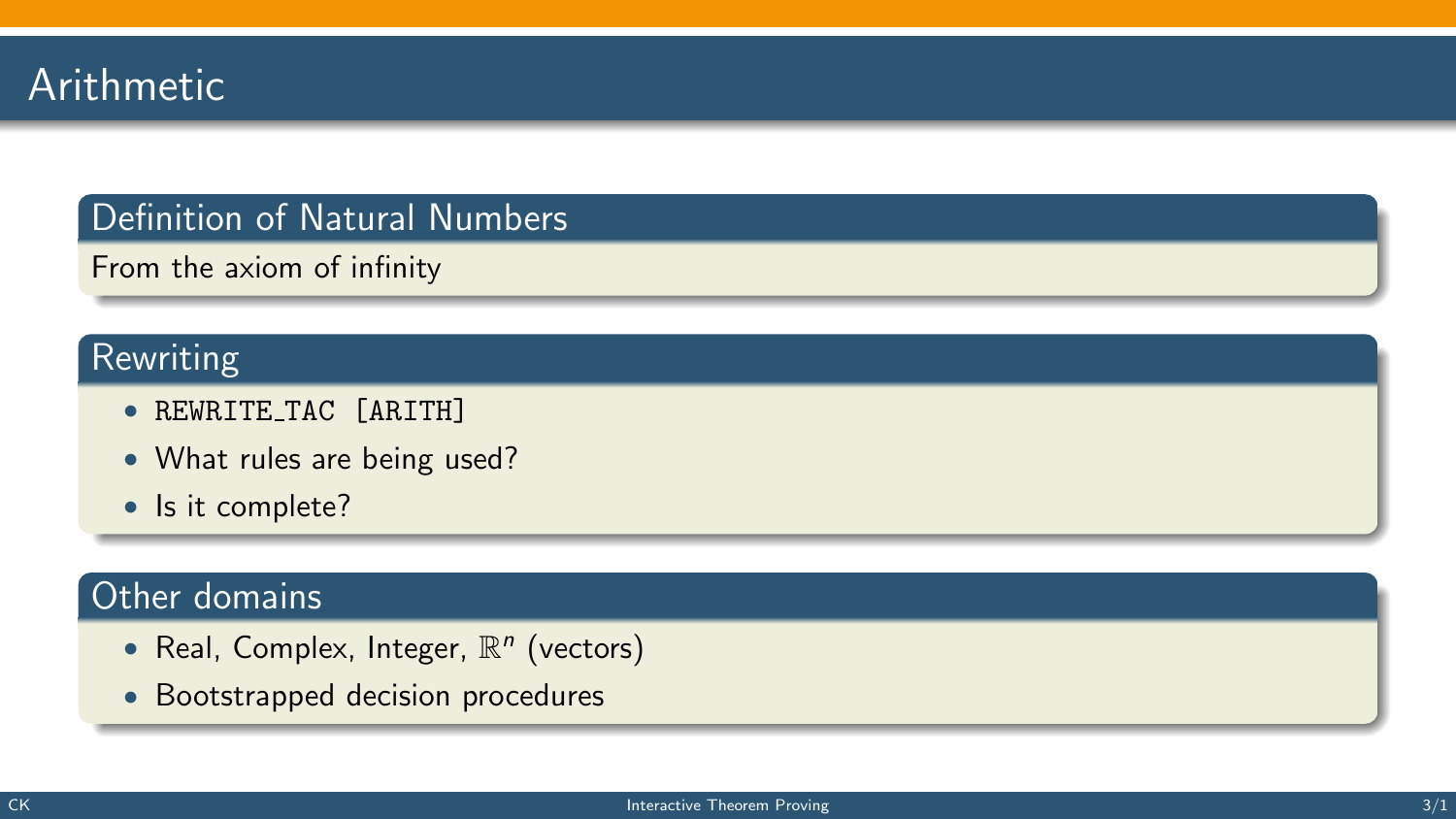

- Model-Elimination
	- Loveland 1968
- How it works
	- Given helper theorems (possibly polymorphic) assume them with appropriate types
	- Try to remove occurrences of the Hilbert operator
	- Eliminate trivial assumptions
	- Beta-reduce
	- Eliminate remaining abstractions (using  $\lambda$ -lifting)
	- Replace if..then..else expressions using Disjunctions
	- For quantification expressions over booleans, consider all cases
	- Transform to NNF and Skolemize
	- Make all applications first-order
	- Translate to FOL and execute model elimination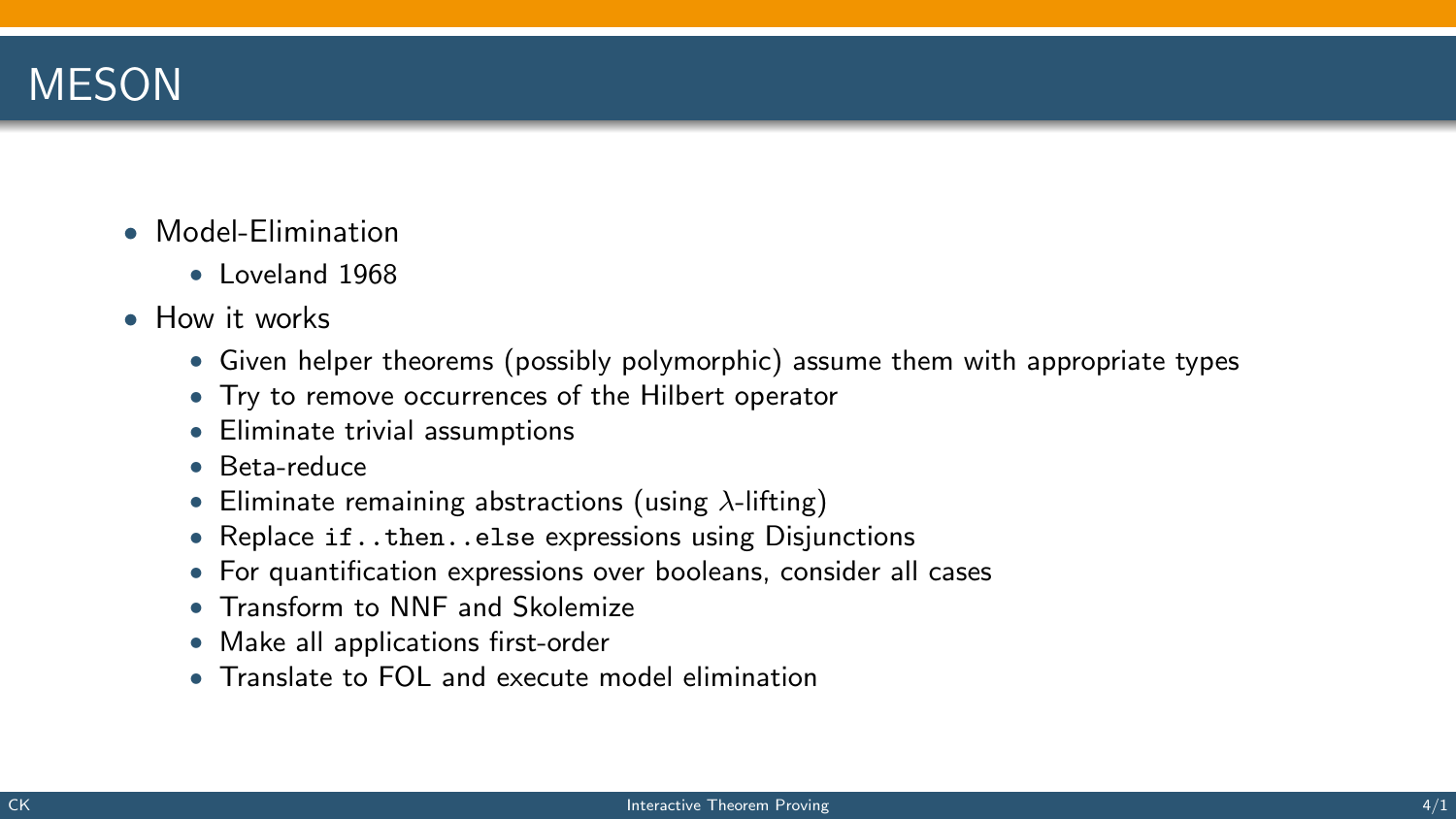# MESON export — monomorphisation

- Simple, but effective procedure
	- Find all polymorphic constants in the goal and the first assumption
	- For every occurrence of a constant in the goal and in the assumptions find a type instantiation
	- Apply the instantiation to the assumption and include its new instantiated constants in the goal constants
	- Repeat for all other assumptions
- May produce very big goals for set constants
- Considering all constants repeatedly can be very slow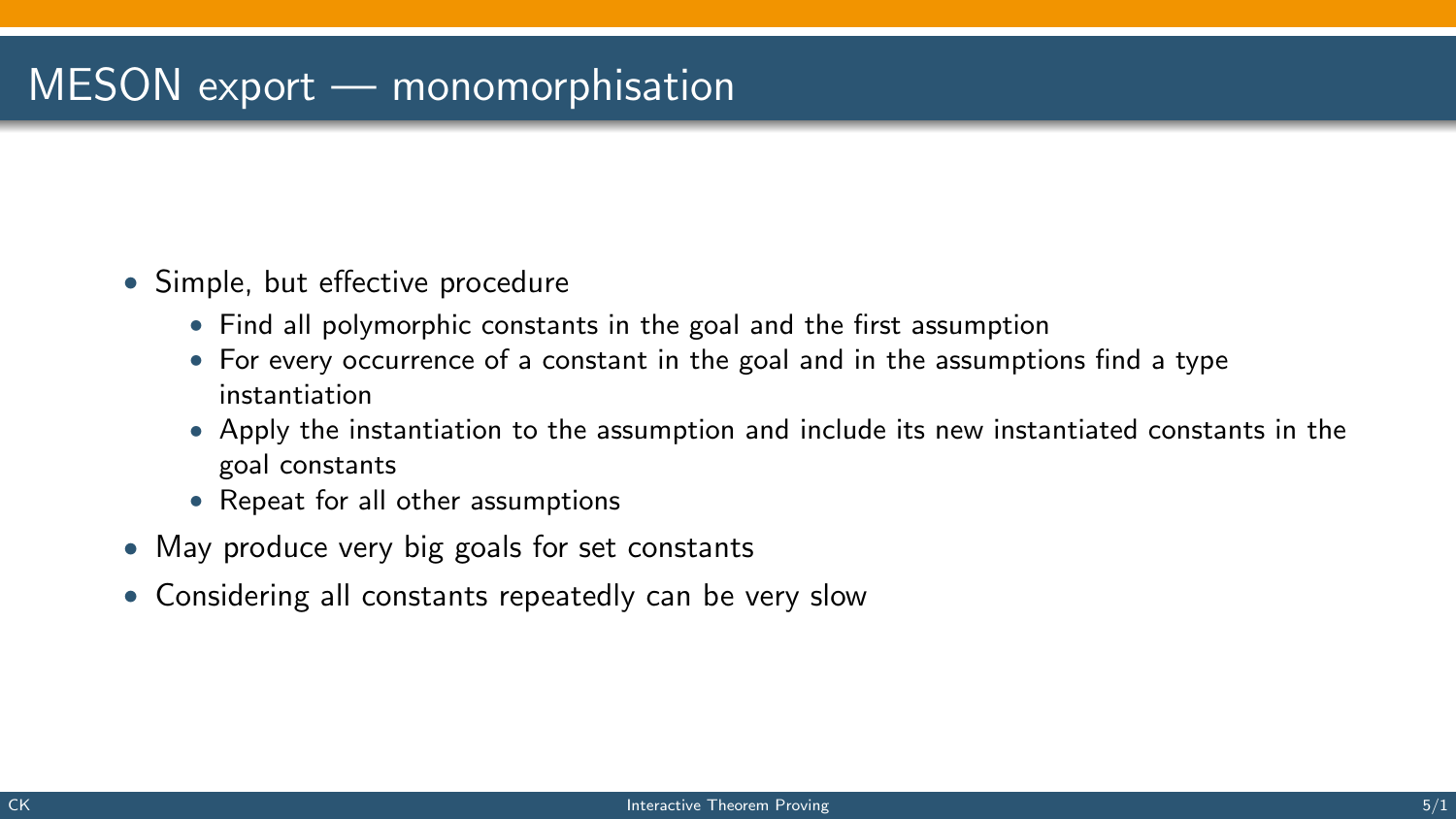• Given a term like:

$$
MAP f [a] = [f a]
$$

we have the symbol f sometimes applied to zero sometimes one argument

• Can be encoded in FO logic like:

MAP  $f$  [a] =  $[f f a]$ 

If we assume that identity I is always applied to two arguments

- For every constant or free variable we find the minimum number of arguments it is applied to
- An application of a function F that needs two arguments to 4 arguments is now encoded as:

I (I (F(a1, a2), a3), a4)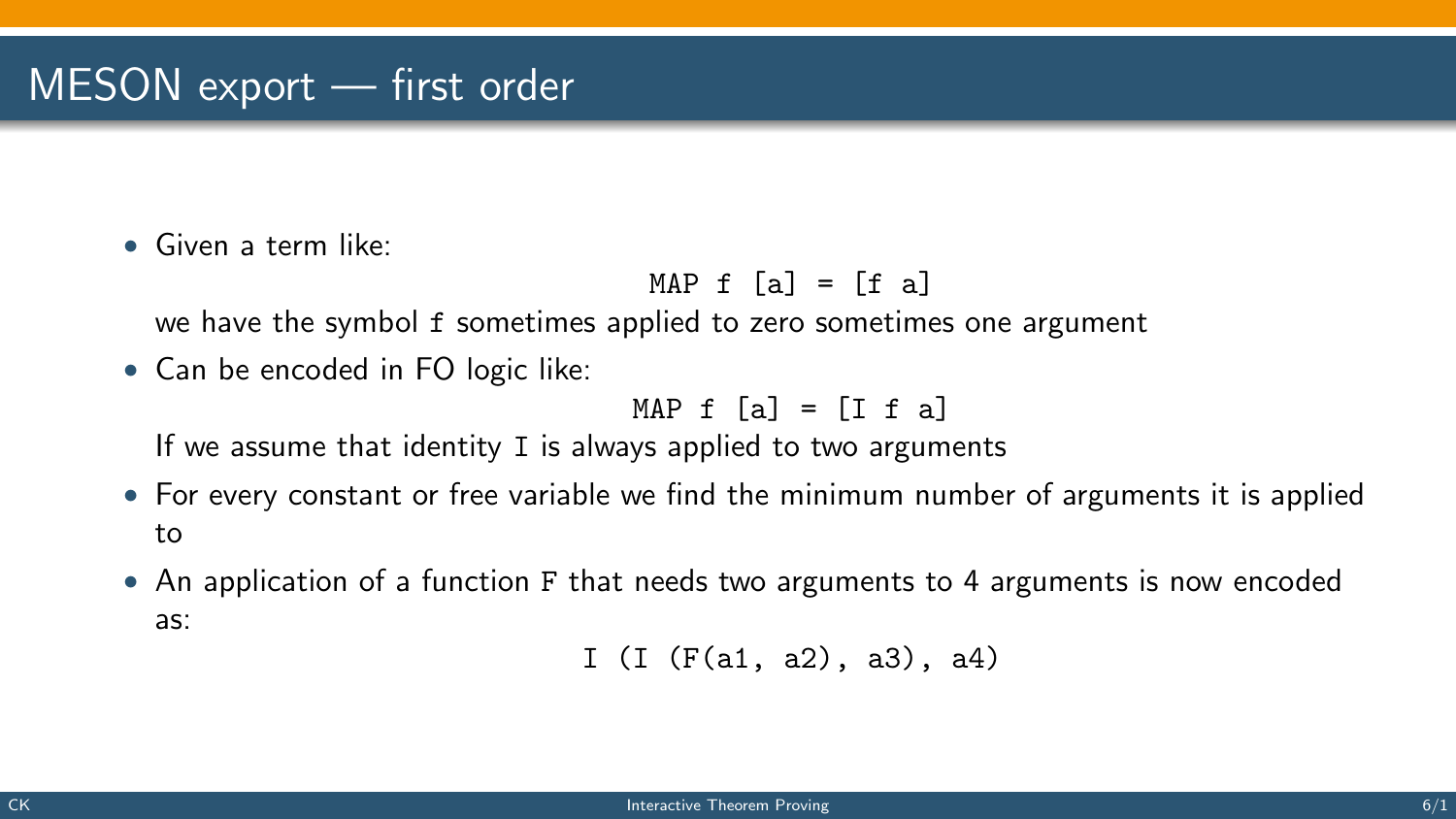# Overview of HOL Light library

# Looking at the code

- Unit type
- Quotient Package
- Pairs
- Natural numbers
- Inductive types
- Arithmetic
- Lists
- Reals
- Integers
- Sets